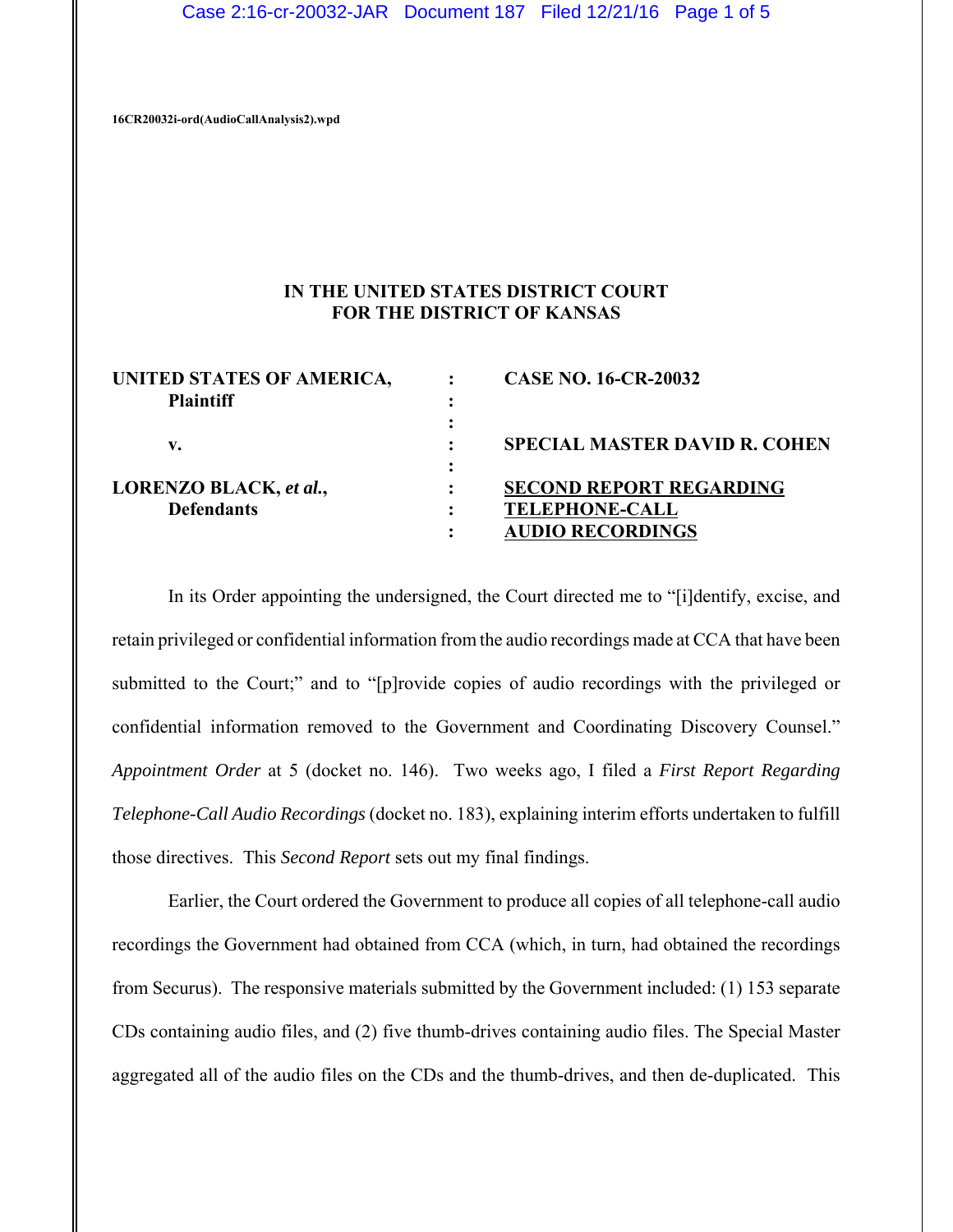#### Case 2:16-cr-20032-JAR Document 187 Filed 12/21/16 Page 2 of 5

process yielded a universe of 48,802 individual, recorded telephone-call audio files. These telephone calls were made to a total of 1,433 different telephone numbers, by a total of 58 different inmates.

Given the large number of different telephone numbers called, the Special Master suggested

to the Government as follows:

- it would take substantial time and expense to identify and cull, from the entire universe of audio files, all recordings of calls to attorneys. Even after identifying known attorney telephone numbers, calls to all of the other telephone numbers would still have to be checked to see if the call recipient was an attorney.
- instead, it would be easier and less expensive to identify recordings to specific telephone numbers in which the Government was interested, and which were known *not* to be an attorney telephone number.

The Government agreed that the latter approach was appropriate and sufficient. Accordingly, the Government provided the undersigned with a list of 13 "critical telephone numbers," which are owned by eight alleged co-conspirators.

The Special Master identified 5,612 audio files of calls made by 22 different inmates to these 13 critical telephone numbers. Within the next few days, the Special Master will provide these audio files to the Government (Chris Oakley) and Coordinating Discovery Counsel (Shazzie Naseem), along with associated metadata (such as caller-identity, call-date and -time, and callduration).

The Special Master also undertook efforts to identify the recorded calls by CCA inmates that were made to an attorney. Specifically, the Special Master created a database of known attorney telephone numbers by obtaining lists from the following sources: (1) the Federal Public Defender's offices for the District of Kansas, the Western District of Missouri, and the District of Nebraska; (2) the Criminal Justice Act Panels for the District of Kansas, the District of Nebraska (partial list),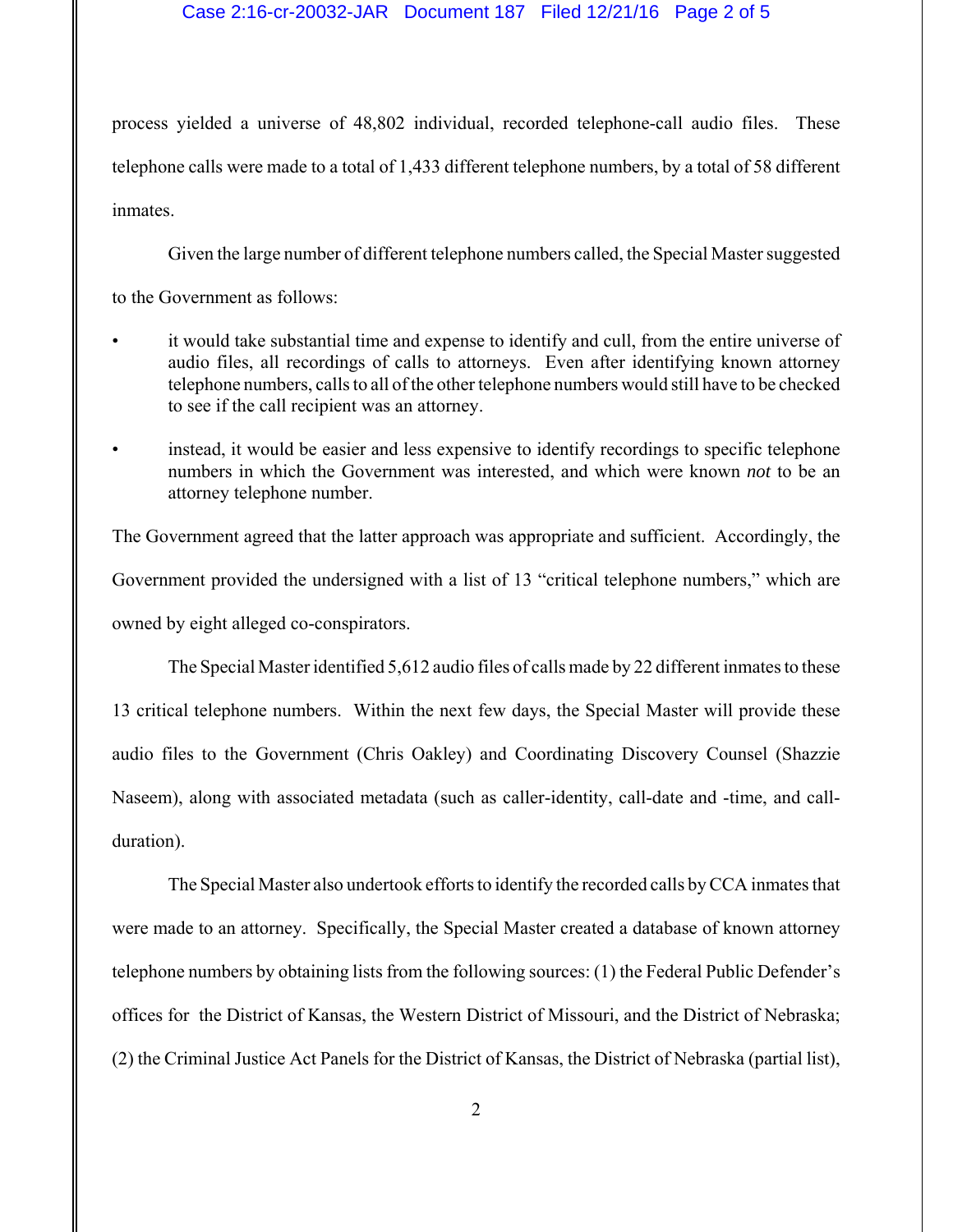#### Case 2:16-cr-20032-JAR Document 187 Filed 12/21/16 Page 3 of 5

and the Western District of Missouri (partial list); (3) all attorneys who are admitted to practice in federal court in the District of Kansas (including admission pro hac vice and by reciprocity from the Western District of Missouri); and (4) attorneys who submitted their telephone numbers to the Special Master pursuant to an invitation issued in the *First Report*. *See First Report* at 4. After de-duplication, these sources combined to produce an inventory of 18,494 known attorney telephone numbers. $<sup>1</sup>$ </sup>

Analysis reveals that, of the 48,802 individual telephone audio files produced by the Government, 229 of those recorded calls were made to one of the known attorney telephone numbers in the inventory. A chart of these known attorney telephone numbers associated with the recorded inmate telephone calls produced by the Government is attached.<sup>2</sup> As directed, the Special Master will ensure the audio recordings of these telephone calls to known attorney telephone numbers are retained and not produced to the Government or Coordinating Discovery Counsel.

If an attorney listed in the chart below wishes to obtain access to the recordings of the calls to his or her own telephone number(s), then the attorney should send an email to Ken Smiley  $(ksmiley@americandiscovery.com)$ , with a copy to the undersigned  $(david@specialmaster-law)$ , that makes this request and also supplies full contact information. Each such attorney will receive

<sup>&</sup>lt;sup>1</sup> Of course, CCA inmates may have called attorneys at telephone numbers not included in any of these lists. For example, many attorneys provided the Court with their law firm's main telephone number only, and not their direct-dial number or cell-phone number. Thus, the Special Master's analysis would not identify an inmate's call to these latter telephone numbers as a call to a "known attorney telephone number" ("KATN"). Accordingly, the "recorded calls to KATNs" statistic cited here is almost certainly underinclusive.

 $2$  The Special Master is aware that the total number of calls listed in the chart for attorney Jacquelyn E. Rokusek (11) does not jibe with the total number of calls listed in the chart submitted by attorney Michael Jackson (12), *see* docket no. 112 at 5 (exhibit 449)). Efforts to reconcile this difference are ongoing.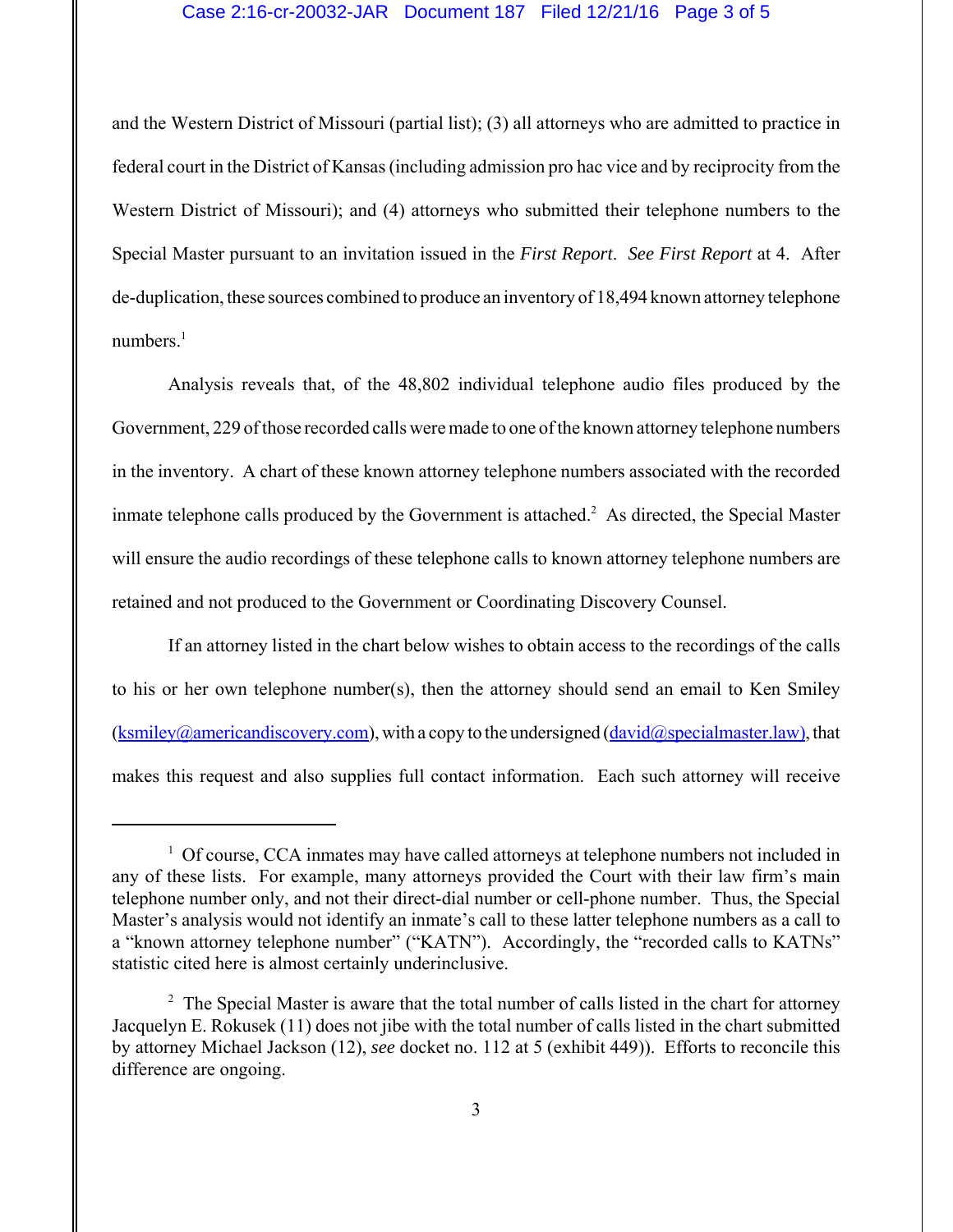## Case 2:16-cr-20032-JAR Document 187 Filed 12/21/16 Page 4 of 5

directions on how to obtain internet password-access to only those inmate calls made to that attorney. (Access will not be available for a few more days.) Where the chart lists a law firm and not an individual, directions will be provided to a single attorney, who may share access as appropriate.

## **RESPECTFULLY SUBMITTED,**

/s/ David R. Cohen **David R. Cohen Special Master**

**DATED**: December 21, 2016